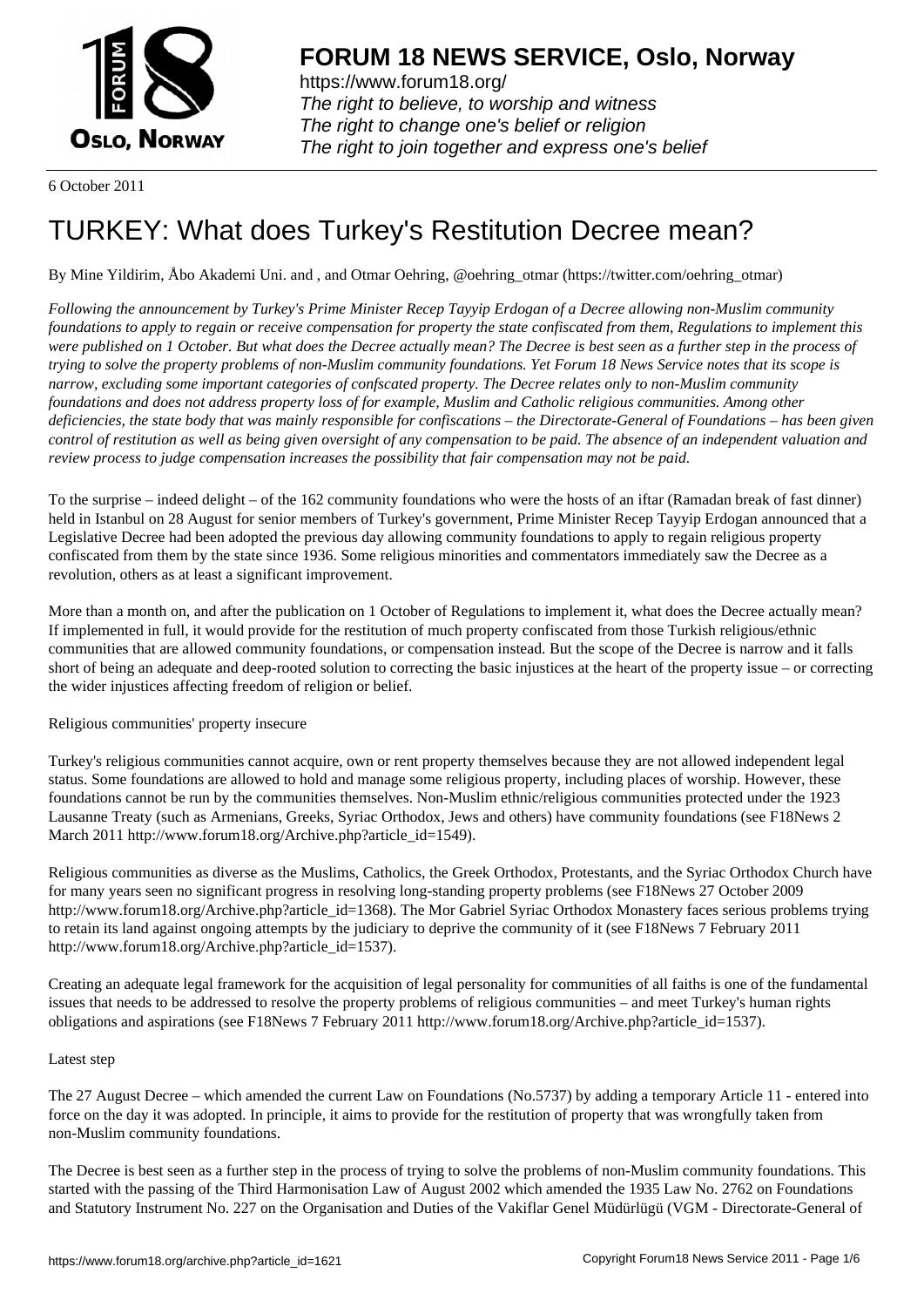Foundations, and finally the long-promised revised  $\mathcal{A}$  relations  $\mathcal{A}$  relations  $\mathcal{A}$ F18News 13 March 2008 http://www.forum18.org/Archive.php?article\_id=1100).

The Decree

According to the Decree, to qualify for restitution non-movable property must:

- be registered in the 1936 Declaration on the registration of community foundations of the VGM and the name of the owner recorded in the Land Registry must be blank;

- or the non-moveable property must be registered in the 1936 Declaration and registered in the name of the State Treasury, the Directorate-General for Foundations, a municipality or city special administration for reasons other than nationalisation, sale, or exchange.

Cemeteries and fountains must be registered in the 1936 Declaration, and currently registered in the name of legally recognised public institutions.

Applications for restitution must be made within 12 months, i.e. by 27 August 2012. In order to approve the registration of property in the name of community foundations by the deed office, the Assembly of the Directorate-General for Foundations – the government body that oversees them - has to approve the application.

In addition, the value of property that was purchased by a community foundation, or left to them through a will, but whose ownership is registered in the name of a third party because the community foundations were not allowed to acquire the property, will be paid by the Treasury or the Directorate-General for Foundations. The value of the property will be determined by the Finance Ministry.

Finally, the Decree stated that the Directorate-General for Foundations would prepare Regulations concerning how the Decree will be applied. These Regulations were adopted on 1 October.

## Why a Decree?

It is interesting that the government chose to partially address the confiscated property issue not by amending the Law on Foundations through a parliamentary act, but through a Decree.

The government was given temporary power to make legislative Decrees as of 2 May 2011 for six months. Some groups criticised the bypassing of Parliament in this matter of "national importance", which they argued should have been discussed in the Grand National Assembly first.

It might be that the government wanted to avoid tension in the Grand National Assembly similar to the tensions seen when successive Laws on Foundations were drafted (see F18News 13 March 2008 http://www.forum18.org/Archive.php?article\_id=1100). The ruling Justice and Development Party (AKP) could still have passed the Amendment, but the discussions and resulting tension might have harmed the AKP's popularity.

## Why only limited scope?

The Decree does not create an overall solution to all the property problems of community foundations – or indeed the other problems faced by foundations (see F18News 13 March 2008 http://www.forum18.org/Archive.php?article\_id=1100). Because of the Decree's narrow focus, only covering some but not all property problems, it cannot reasonably be described as a revolutionary step.

That the Decree targets specifically property that was declared in the 1936 Declaration is in itself controversial. To understand why, the use to which the Declaration has been put should be understood. In 1936, a basically harmless regulatory statute on the Implementation of the 1935 Foundations Law provided for drawing up an inventory of the foundations' property. This became the 1936 Declaration.

However, in 1974 (amid the tensions of the Cyprus crisis of that year) the Court of Appeal ruled that the state could confiscate any property acquired by community foundations since 1936 through purchase, gift or inheritance. State agencies able to do so included the Directorate-General for Foundations, which has now been made responsible for applying the Decree by way of drafting Regulations and being directly involved in decisions concerning applications.

In its 1974 ruling, the Court argued that, as such property had not been declared by the non-Muslim minorities in the inventory of 1936, it had been acquired illegally. This was justified by the false claim that the non-Muslim minorities were non-Turks and so the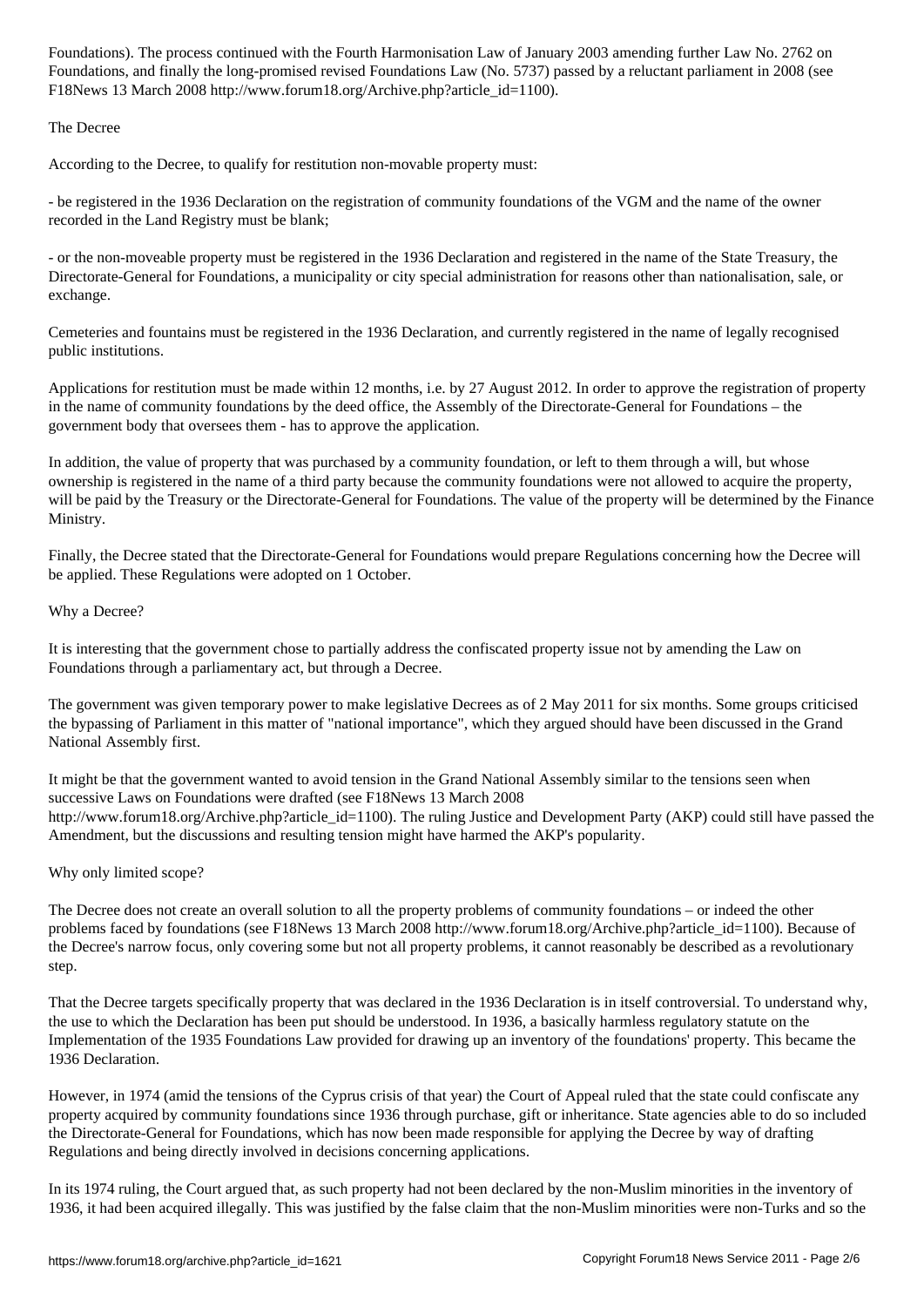Under this ruling, more than 40 buildings were seized from Armenian community foundations alone and handed back to their previous owners or – if the previous owners could not be found – transferred to the state Treasury.

Also, a property may be listed in the 1936 Declaration but have been transferred to legal entities that are under the supervision of a public body or other foundations. An example of this is property transferred to the Valide Sultan Foundation. It is likely that applications concerning these transferred buildings will not be accepted. Laki Vingas, the member of the VGM Assembly representing community foundations, calls this a deficiency of the Decree incompatible with "the spirit of the Decree".

#### Why aren't all cemeteries included?

For cemeteries, again, the Decree's scope is limited to those that were registered in the 1936 Declaration. However, since in some cases cemeteries were not seen as property, these were not listed in the Declaration. Since the Decree requires that these be listed in the Declaration, the risk is that these cemeteries will not be returned to community foundations.

This problem could have been overcome had the Decree included "cemeteries used by community foundations", as has been suggested by a lawyer representing Armenian community foundations, Setrak Davuthan. Laki Vingas encourages applications for the restitution of cemeteries even if they do not appear to meet the criteria, hoping that these applications will demonstrate the gaps in the Decree so that further regulations can be made for complete restitution.

#### What else does the Decree not cover?

One of the exceptions in the Decree concerns property that was "nationalised". Nationalisation has not solely been directed at the property of community foundations, and usually owners are compensated for the nationalisation. But the Istanbul-based Armenian newspaper Agos complained, on 16 September, that the property of non-Muslims in Turkey has often been nationalised in an unjust manner. The newspaper argued that it amounted to "wrongful seizure".

Also not included is property confiscated by the state from community foundations and handed back to previous owners from whom the foundations had legally acquired it.

Nor does the Decree cover properties taken from religious institutions or communities that do not have community foundations. For example, property that once belonged to the Roman Catholic or Anglican churches is not covered. These communities have neither community foundations, nor – like all other religious communities – independent legal status.

It is important to note that the Decree does not address the property of seized community foundations (mazbut vakif). Seized foundations are community foundations whose administration was seized by the VGM for various reasons, for example because they were not able to hold board elections for a certain time, or they could no longer fulfil their charitable purpose. The administration of this seized property, and thus the property, may not be given back to community foundations. A March 2009 report by the Istanbul-based TESEV Foundation, Bir Yabancilastirma Hikayesi, found that the number of properties seized from Greek Orthodox community foundations alone was over 900 (see http://www.tesev.org.tr/UD\_OBJS/PDF/DEMP/AH/TESEV-vakiflar-rapor.pdf).

Also, as the south-eastern city of Hatay (Iskenderun) was not part of Turkey in 1936, community foundations' property in this city is not covered by the Decree.

## Will compensation be fair?

Compensation for properties that were purchased or acquired by donation, but which foundations were denied ownership of as they were said not to have the legal capacity to acquire new property and were sold to third parties will be decided on by the Finance Ministry. However, no independent body is involved in deciding on compensation, according to the Regulations.

It is thought that if compensation were judged fairly and paid in full, the state would have to pay compensation worth many millions of Euros for a large number of properties.

Another weakness of the Decree is that the state body with a direct interest in reducing the amount of compensation paid – the Finance Ministry – is the only body permitted to decide on the amount of compensation paid.

The Regulations provide more insight into the valuation process, and allow a flawed appeal procedure. The estimation of the value of property will be carried out by a valuation commission of the Finance Ministry upon the request of the Regional Directorate of Foundations. Community foundations may object to the value if they believe it is not fair. However these objections are assessed by the Regional Directorate of Foundations which oversees the entire valuation process. To ensure a just process it would have been better for valuations to have been assessed by an independent institution, and for appeals to be decided by an independent body not involved in the initial valuation.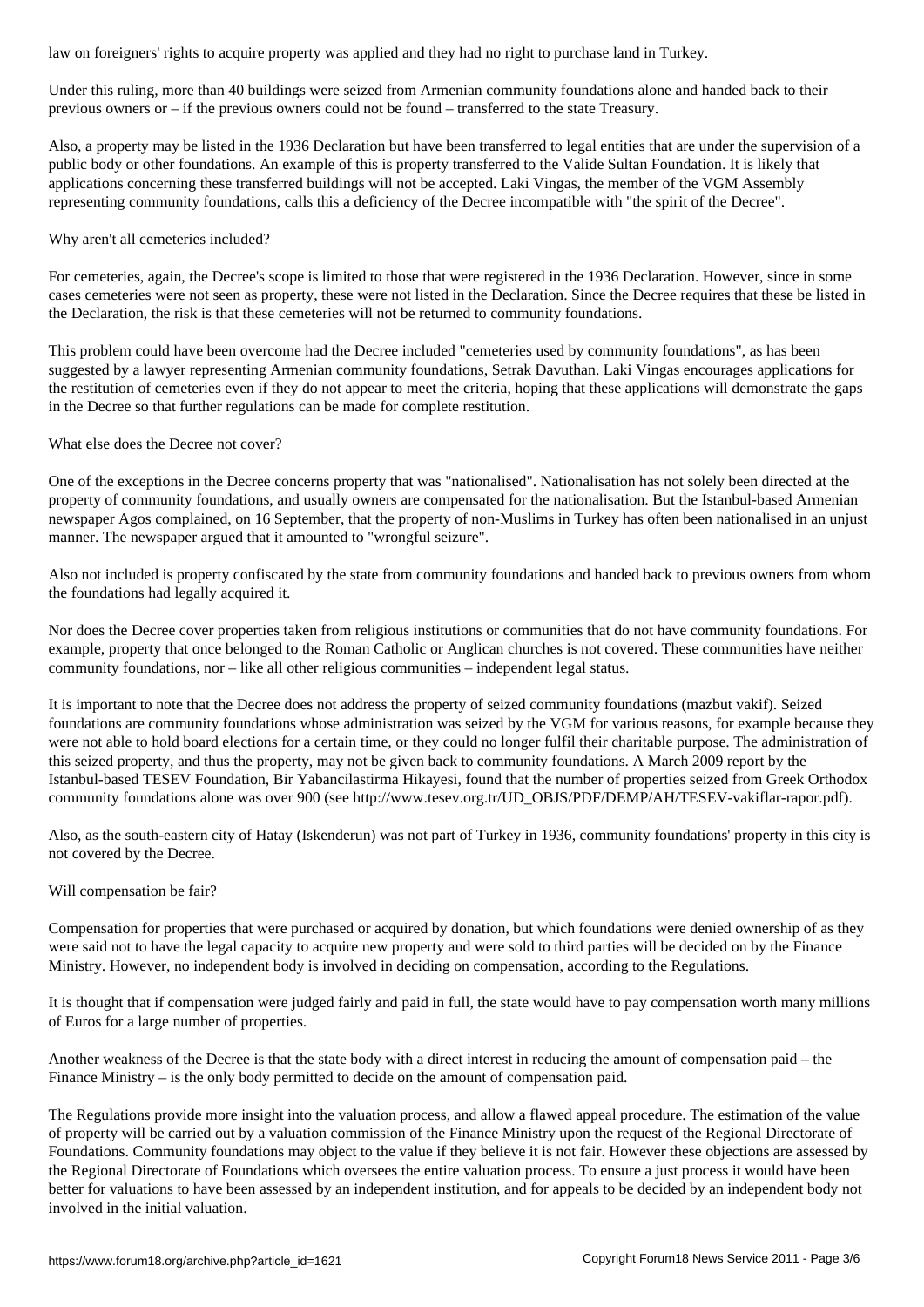The Decree states that community foundations must apply for restitution within 12 months. Given that the Regulations were issued only on 1 October, this left less than eleven months for the applications to be prepared and submitted.

However, the 1 October Regulations improve the Decree in relation to the time requirement. It does this by lifting the time limit for property that was purchased by a community foundation, or left to them through a will, but whose ownership is registered in the name of a third party because the community foundations were not allowed to acquire the property. Community foundations can apply for the restitution of this kind of property at any time.

Yet, as the Decree concerns correcting a violation of the right to property it is difficult to see why a time limit should reasonably be imposed on any aspect. Many of the documents that will be needed to apply for restitution are very old, and might be found only after the deadline has expired. In such a situation, it is possible that this may lead to a case at the European Court of Human Rights (ECtHR) at Strasbourg (see F18News 18 January 2007 http://www.forum18.org/Archive.php?article\_id=901).

But it is not necessary to let matters go as far as the ECtHR. The 2002 changes to the then Foundations Law had allowed for community foundations to have property they were using approved in their name. The time allowed for this was extended in 2003 for 18 months because the initial specified period was inadequate.

## Will the VGM approve applications?

Why limited time?

The requirement of approval for each restitution application "after the positive decision of the Assembly [of the VGM]" gives the Directorate-General the power to decide how – or if - the Decree will be implemented in each individual case. The Assembly is the highest decision making organ of the VGM, with fifteen members, one of whom is chosen by the community foundations.

The VGM has been given this power in previous cases as well, a practice criticised by the TESEV Foundation. "The authority given to the Directorate-General for Foundations, an institution that has been the primary body responsible for the rights violations experienced by non-Muslim foundations, perpetuates the dominance of this institution," its March 2009 report Bir Yabancilastirma Hikayesi observed. As noted above, the VGM was in many cases the government agency which carried out the confiscations. This raises questions as to how far it is fair to give this decision-making power to the VGM.

#### Will Directorate-General help restoration?

The Regulations – and indeed the priority the VGM gives to restitution - will be crucial for the Decree's efficient and just implementation. Implementation will involve finding and consulting very old documents and transactions, which may lack accurate documentation or be in other ways irregular. Indeed, the state itself – not the foundations - may have the documents the foundations need to prove ownership.

So – as the Decree affects injustices committed by the state - it is vital that the VGM, the State Treasury, and other public authorities actively facilitate restitution. For example, the foundations should not be expected to bear all the burden of proof, and there is no requirement of proof for the state. VGM Assembly member Laki Vingas estimates potentially 350 applications. He believes difficulties in preparing most application files will not be great because the community foundations have done most of the paperwork already in 2010 when they applied for restitution of other property.

In many recent cases, especially in connection with regulations on the foundations, administrative regulations from the authorities may de facto counteract a law or a legislative decree. One can only hope that in this case this will not happen.

## Urgent need for a Turkish solution to ECtHR cases

Were community foundations to take cases that are not covered in the Decree to the ECtHR, they would almost certainly win compensation or restitution of their property. The lack of adequate Turkish legislative solutions to the problems of community foundations and their property has led to an ever growing number of ECtHR cases lodged by the affected foundations against the state (see eg. F18News 18 January 2007 http://www.forum18.org/Archive.php?article\_id=901).

As the foundations are winning such cases at the ECtHR, this shows officials in Ankara that a fundamental solution for the still unresolved cases – whether for the return of property or compensation when this is impossible – is urgently needed. Otherwise, Turkey will continue to regularly lose such cases in Strasbourg. If the Decree is implemented successfully, there will be fewer such cases against Turkey. But the kinds of cases outlined above, which are not covered by the Decree, are likely to be brought before the ECtHR – and it is likely that the foundations will win these cases.

Why was Muslim foundations' property excluded?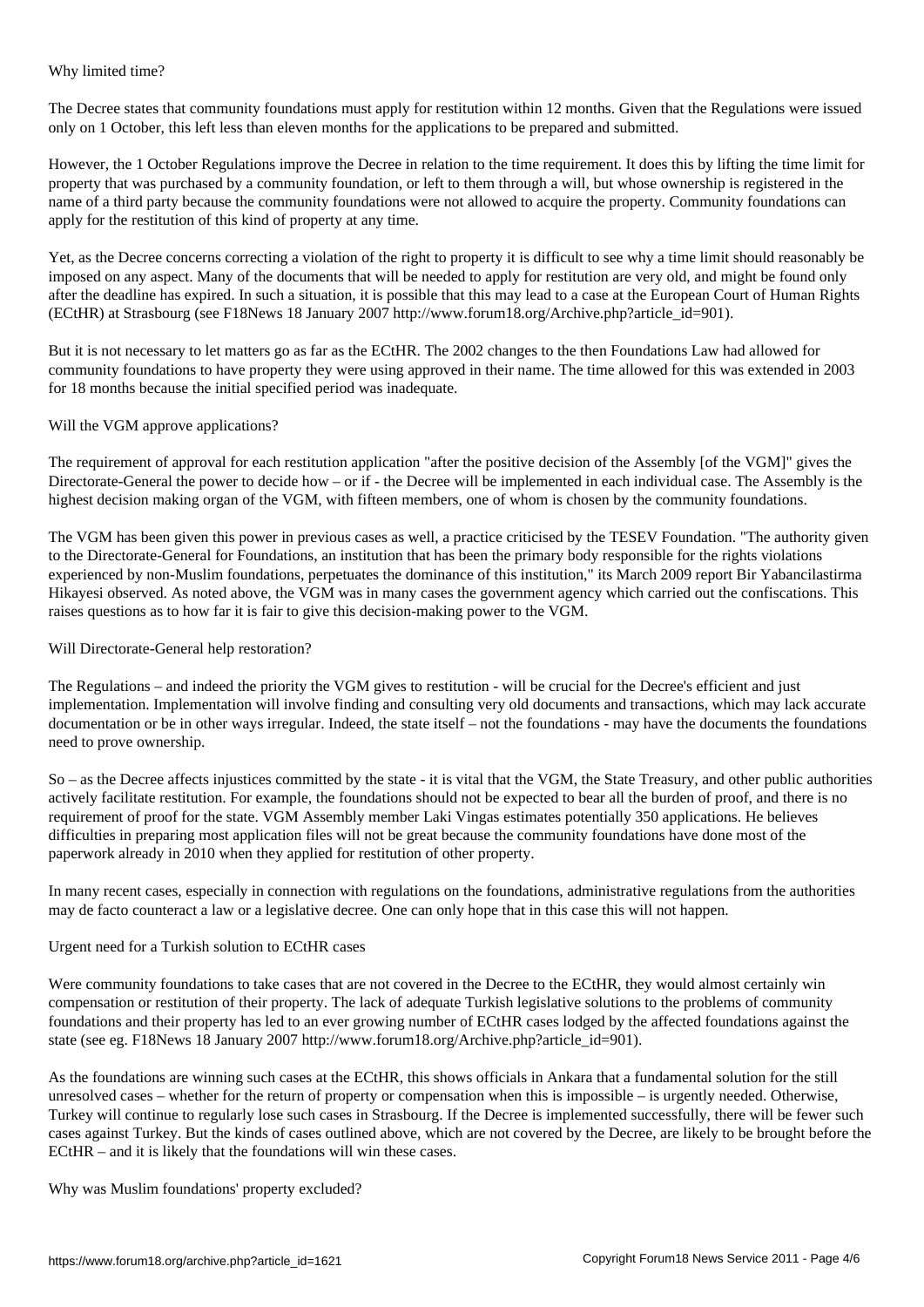government took drastic action against foundations that were established before the entry into force of the 1924 Civil Code. Foundations and their property belonging to Muslim brotherhoods were transferred to the Ministry dealing with foundations, and later to the VGM. One example is the Haci Bektash Dergah (Haci Bektas Dervish Lodge) – which is very important for the Alevi community - and was turned into a museum. To enter it now, Alevis and others must buy a ticket – with the proceeds of ticket sales going to the state.

The Decree's restitution of some property only to non-Muslim community foundations has been criticised by both the excluded Muslim religious communities and some others, such as Christian leaders. On 19 September the Honorary Chair of the Federation of Alevi Foundations, Professor Izzettin Dogan, spoke of the closure of the Dervish Lodges in 1924 and the loss of property, in particular places of worship, at a meeting that launched a report on the problems of various belief groups in Turkey ('Belief Groups in Turkey - A New Framework for Problems and Solutions' - September 2011). He called for the restitution of property belonging to the Alevi community. At the same meeting Assyrian Catholic Bishop Yusuf Sag also criticised the limited scope of the Decree, saying that it should have been extended to cover all property losses before 1936.

The Chair of the Mazlumder (Association of Human Rights and Solidarity for Oppressed People), Ahmet Faruk Ünsal, commented on the Decree by drawing attention to the general purpose of foundations, which entails the endowment of donated property to "public benefit". "To play with the purpose of use or ownership of property that is dedicated to all humanity is neither legal not humane," he told Forum 18 on 27 September. "Whoever it is that confiscates property, and uses it for a purpose other than that for which it has been endowed originally, violates the right of the person who endows the property in the first place."

While he did not comment specifically on the property of pre-Republic foundations owning and operating Islamic worship places, he underlined the fact that the rule of protecting property belonging to foundations to fulfil their original purpose is valid for all, regardless of religion. He stressed that it is the responsibility of the public authority to guarantee the property and deed of foundation property.

If the government wishes to take a holistic approach to correcting past injustices suffered by religious or belief communities, the injustice of property confiscated from Muslim foundations must also be addressed. This would be in line with the international standards – to which Turkey has solemnly committed itself – which expressly state that human rights are for all with no exceptions.

## The future?

What does the Decree mean for the non-Muslim Lausanne minorities? The government decision clearly improves decisively the climate between the state and non-Muslim minorities which have community foundations. While it is another important step for the correction of the unjustified state interference in the right to ownership of these foundations, it does not create a complete solution to their property problems. On a positive note, the Decree certainly raises hopes for further steps to be taken in this direction.

What does the Decree mean for the future of religious freedom for all in Turkey? Whether the positive but limited step represented by the Decree will have any implications for non-Muslim communities which were active before 1923, but which do not have foundations – such as the Roman Catholic and Protestant churches – remains to be seen. There has been no indication that the government is considering restoring all property taken from foundations that supported various activities of religious communities since the Turkish Republic was established. For example, the demands of various Muslim organisations remain unanswered, as noted above.

Yet the effective protection of freedom of religion or belief in Turkey demands that the rights of all followers of a religion or belief – including rights in relation to property – be respected in practice. (END)

For more background, see Forum 18's Turkey religious freedom survey at http://www.forum18.org/Archive.php?article\_id=1379.

More analyses and commentaries on freedom of thought, conscience and belief in Turkey can be found at http://www.forum18.org/Archive.php?query=&religion=all&country=68.

A compilation of Organisation for Security and Co-operation in Europe (OSCE) freedom of religion or belief commitments can be found at http://www.forum18.org/Archive.php?article\_id=1351.

A printer-friendly map of Turkey is available at http://education.nationalgeographic.com/education/mapping/outline-map/?map=Turkey.

Forum 18 Postboks 6603

If you need to contact F18News, please email us at: f18news @ editor.forum18.org